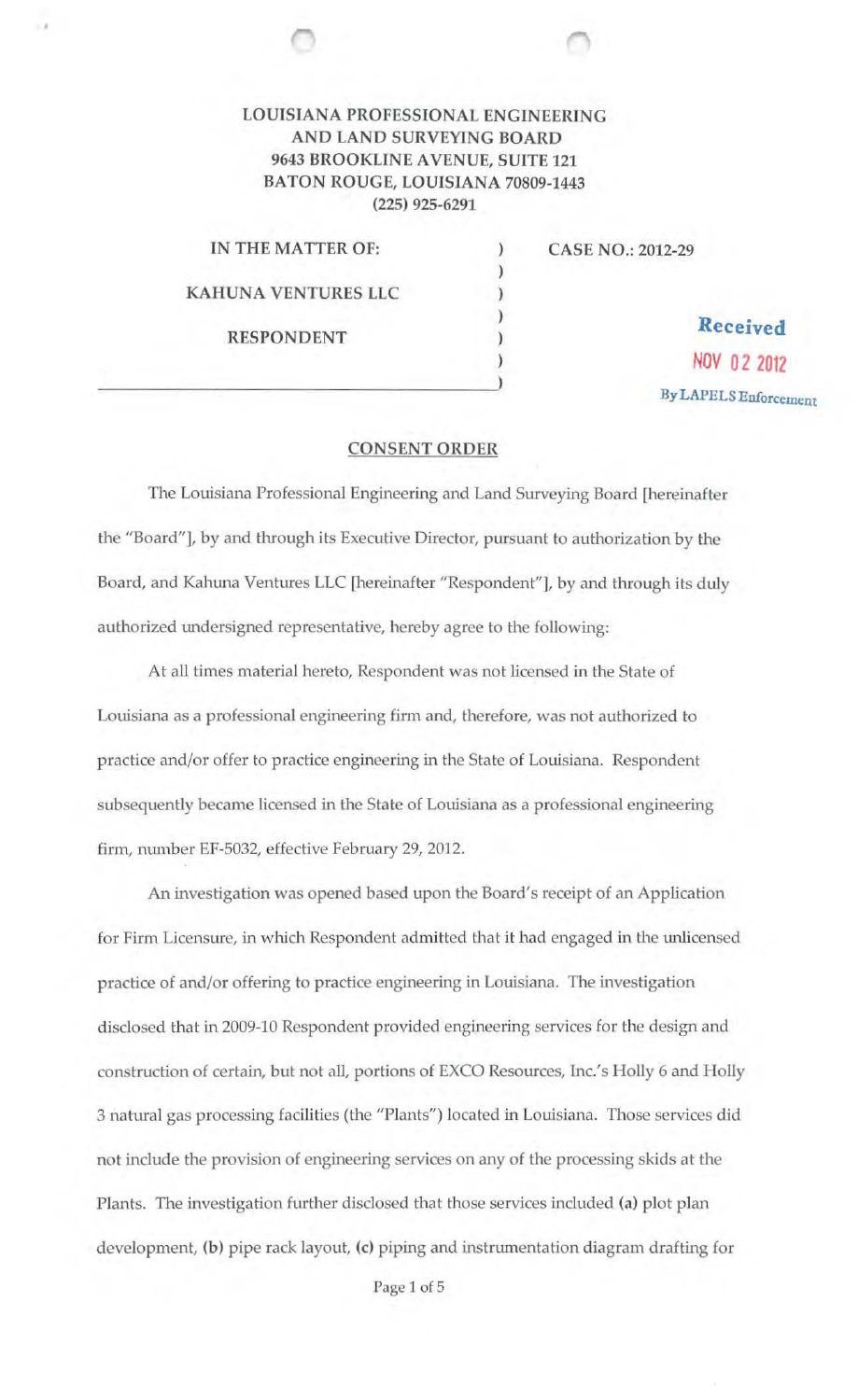those portions of the Plants designed by Respondent, (d) sizing of relief and control valves on those portions of the Plants designed by Respondent, (e) electrical cable tray layout, grounding, starter motor sizing and emergency beacon/horn layout, (f) process hazards analysis for those portions of the Plants designed by Respondent, and (g) onsite review of those portions of the Plants designed by Respondent.

La. R.S. 37:681 and 37:700(A)(1) prohibit the practicing of and/or the offering to practice engineering in Louisiana without proper licensure. La. R.S. 37:700(H) permits the Board to take enforcement action against persons who violate La. R.S. 37:681 and 37:700(A)(1), upon a finding of guilt following the preferral of charges, notice and hearing and a majority vote of its entire membership authorized to participate in the proceeding. La. R.S. 37:681, La. R.S. 37:700(A)(1) and La. R.S. 37:700(H) were in effect at all times material hereto.

It is undisputed that at all times material hereto Respondent was not licensed to practice and/or offer to practice engineering in Louisiana and that in 2009-10 Respondent practiced and/or offered to practice engineering in Louisiana without proper licensure.

By letter dated September 17, 2012, the Board gave notice to Respondent that it was considering the preferral of charges against Respondent on the grounds that it may have violated La. R.S. 37:681 and 37:700(A)(1), relative to practicing and/or offering to practice engineering in Louisiana without proper licensure.

Wishing to dispense with the need for further enforcement action and to conclude the instant proceeding without further delay and expense, for the purpose of this proceeding only, Respondent and the Board do hereby enter into this Consent Order, in which Respondent of its own free will consents to the issuance of a Consent Order by the Board, wherein Respondent agrees to (a) pay a fine of two thousand five hundred (\$2,500.00) dollars; (b) pay administrative costs of four hundred ninety eight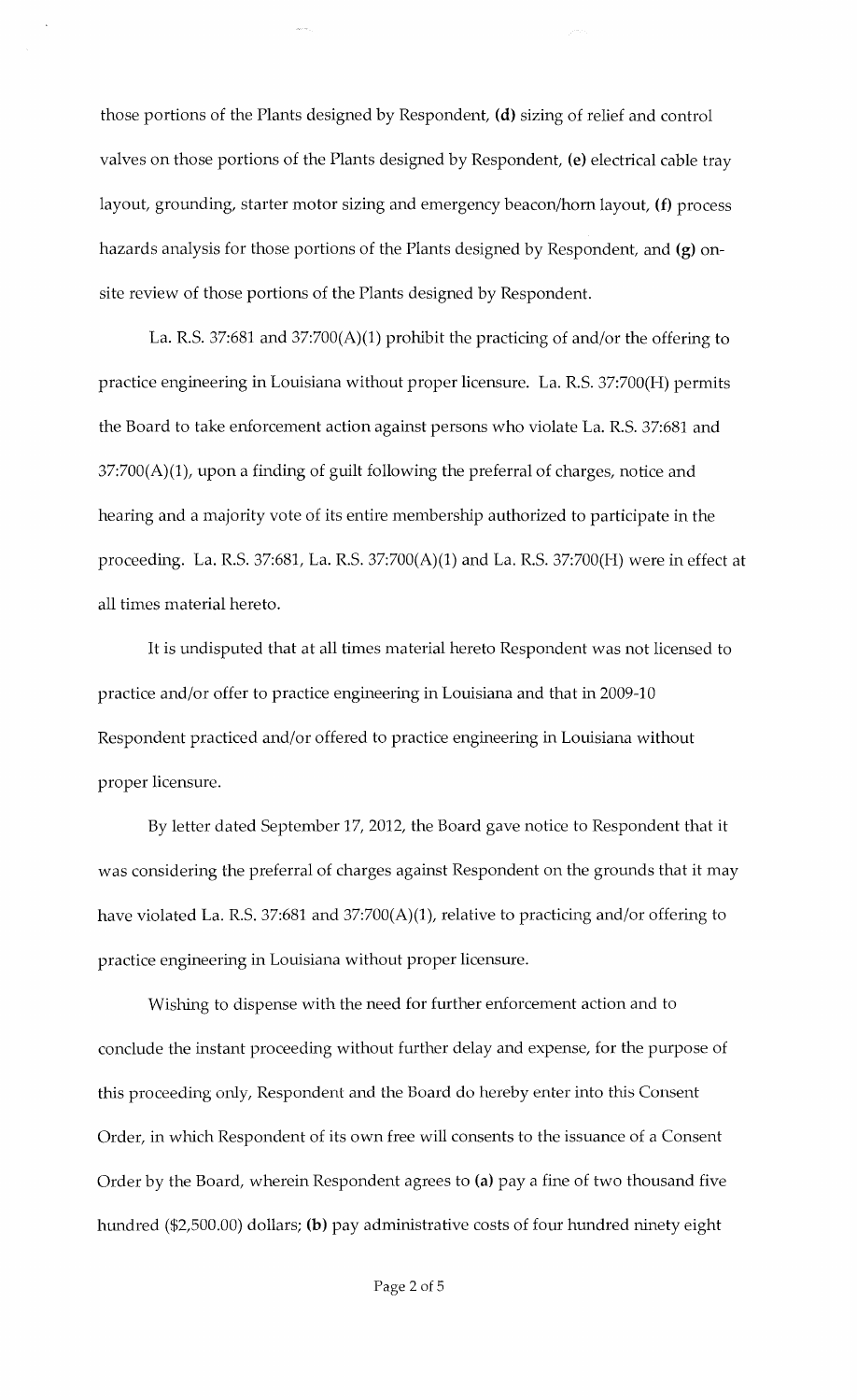and 84/100 (\$498.84) dollars; and (c) the publication of this Consent Order on the Board's website and a summary of this matter in the Board's official journal, the Louisiana Engineer and Surveyor Journal (provided, however, that Respondent will have an opportunity to review the summary prior to publication and any factual inaccuracies noted by Respondent shall be corrected by the Board prior to publication), and the reporting of this matter to the National Council of Examiners for Engineering and Surveying (NCEES), identifying Respondent by name. Within ten (10) days of the reporting of this matter to NCEES, the Board shall confirm, in writing, to Respondent that its report to NCEES was factually accurate, did not specifically name any current or past employee of Respondent and was not associated with any current or past employee of Respondent.

Respondent admits to violations of the referenced laws and/or rules regarding the practicing of and/or offering to practice engineering in Louisiana without proper licensure. Respondent acknowledges it is now aware of said laws and/or rules and states that it will comply with all applicable laws and rules henceforth. Respondent has been advised of its right to be represented by counsel before the Board and/or to appear at any hearing personally or by counsel and to present witnesses and evidence in its own behalf, and it hereby waives this right and its right to appeal; and it states affirmatively that it has been afforded all administrative remedies due it under the law. Respondent further acknowledges awareness of the fact that the signed original of this Consent Order will remain in the custody of the Board as a public record and will be made available for public inspection and copying upon request.

Therefore, in consideration of the foregoing and by signing this Consent Order, Respondent does hereby waive its right to a hearing before the Board, to the presenting of evidence and witnesses in its behalf, to Findings of Fact and Conclusions of Law in this case, and to judicial review of this Consent Order.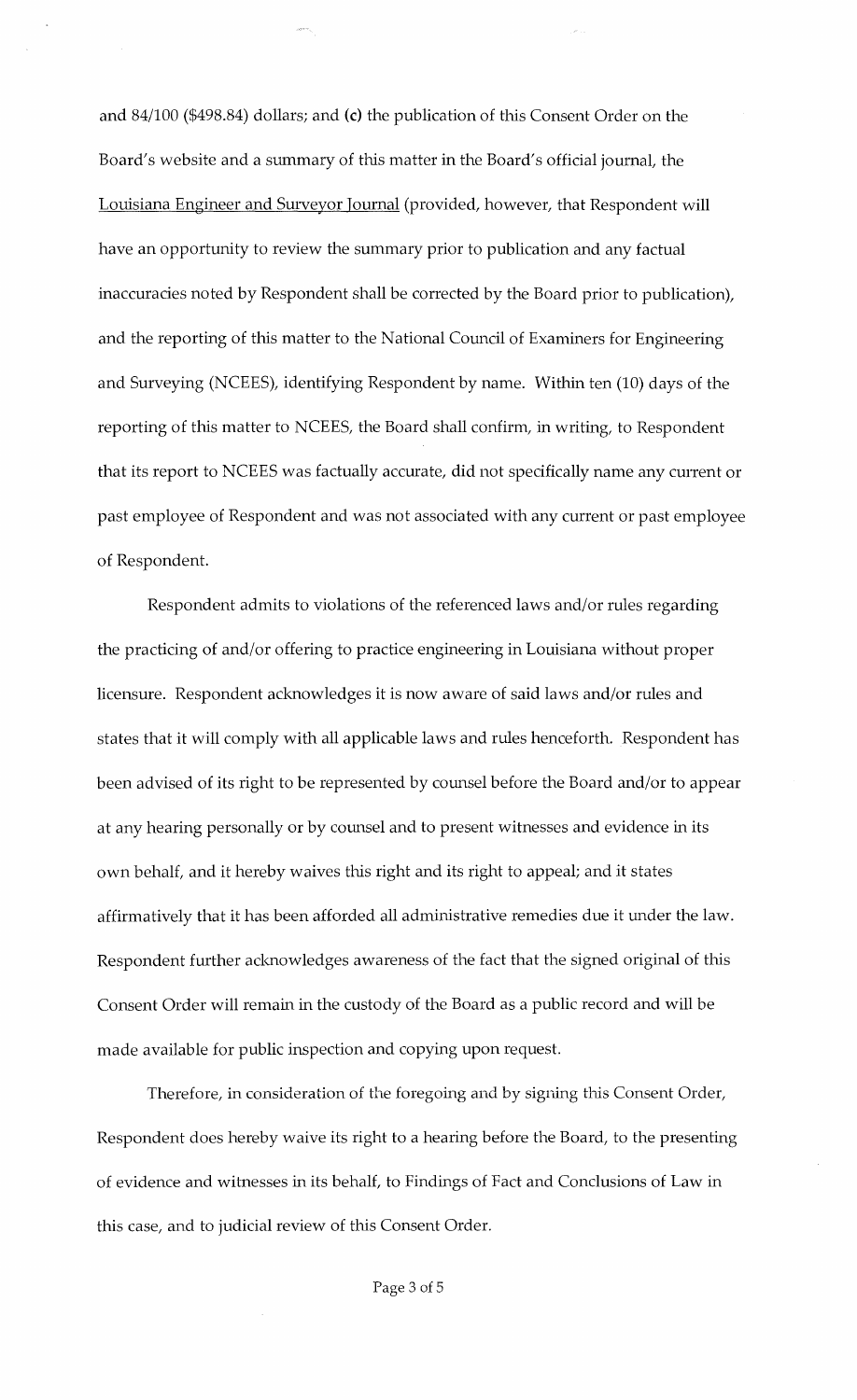Respondent hereby represents (a) that it fully understands the meaning and intent of this Consent Order, including but not limited to its final and binding effect, (b) that it has voluntarily entered into this Consent Order and that no other promise or agreement of any kind has been made to or with it by any person whatsoever to cause the execution of this instrument and (c) that the sanctions set forth in this Consent Order do not prevent the Board from taking further disciplinary or enforcement action against Respondent on matters not specifically addressed in this Consent Order.

WHEREFORE, the Louisiana Professional Engineering and Land Surveying Board and Respondent agree that:

1. Respondent shall pay a fine of two thousand five hundred (\$2,500.00) dollars, which shall be tendered to the Board by certified check payable to the Board, due upon the signing of this Consent Order; and

2. Respondent shall pay administrative costs of four hundred ninety eight and 84/100 (\$498.84) dollars, which shall be tendered to the Board by certified check payable to the Board, due upon the signing of this Consent Order; and

3. This Consent Order shall be published on the Board's website and a summary of this matter shall be printed in the official journal of the Board, the Louisiana Engineer and Surveyor Journal (provided, however, that Respondent will have an opportunity to review the summary prior to publication and any factual inaccuracies noted by Respondent shall be corrected by the Board prior to publication), and reported to the National Council of Examiners for Engineering and Surveying (NCEES), identifying Respondent by name; and

4. Within ten (10) days of the reporting of this matter to NCEES. the Board shall confirm, in writing, to Respondent that its report to NCEES was factually accurate, did not specifically name any current or past employee of Respondent and was not associated with any current or past employee of Respondent; and